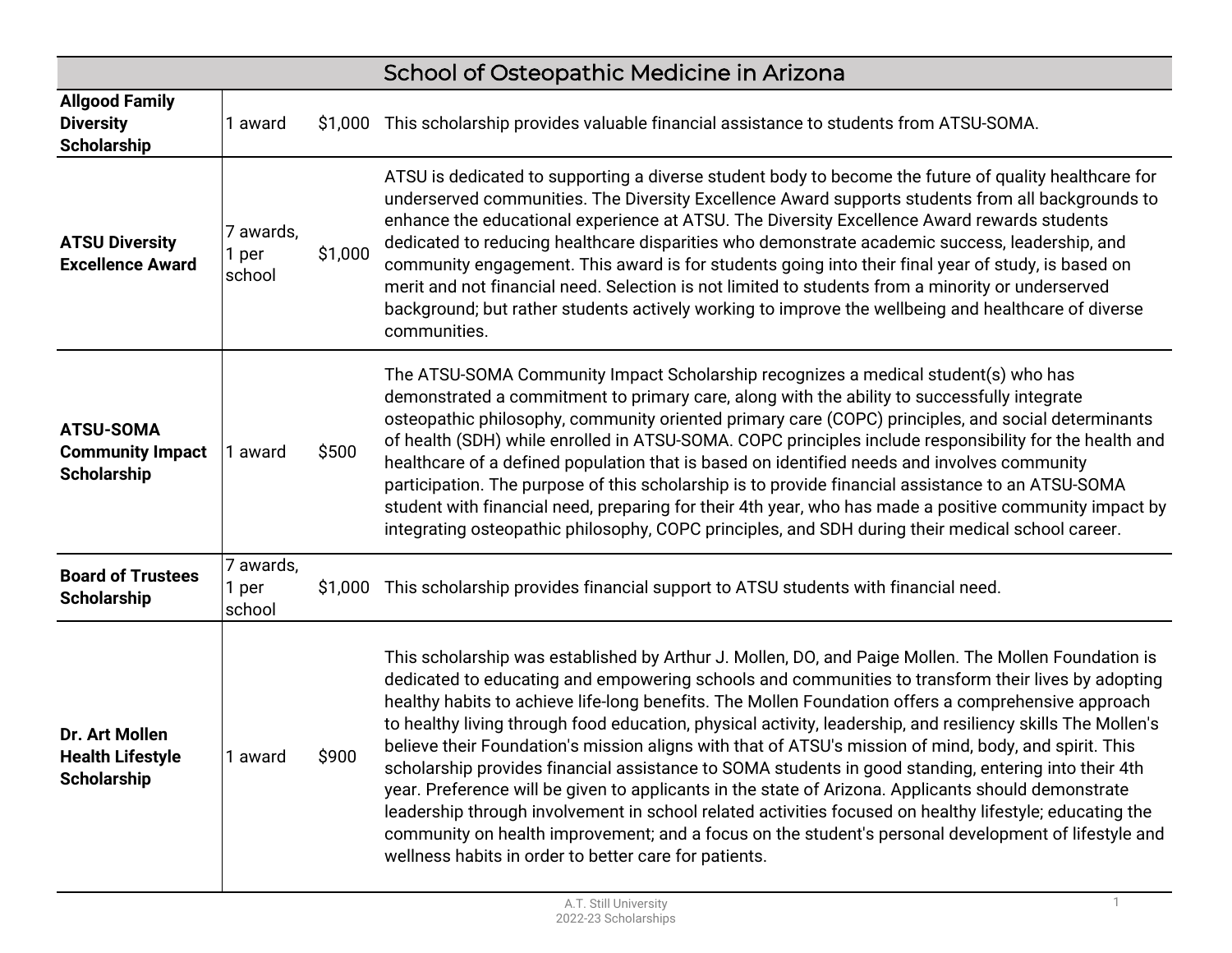|                                                         |         |         | School of Osteopathic Medicine in Arizona                                                                                                                                                                                                                                                                                                                                                                                                                                                                                                                                                                                                                                                                                                                       |
|---------------------------------------------------------|---------|---------|-----------------------------------------------------------------------------------------------------------------------------------------------------------------------------------------------------------------------------------------------------------------------------------------------------------------------------------------------------------------------------------------------------------------------------------------------------------------------------------------------------------------------------------------------------------------------------------------------------------------------------------------------------------------------------------------------------------------------------------------------------------------|
| Joe Gibson<br><b>Scholarship</b>                        | 1 award | \$600   | Dr. Joe Gibson was a Phoenix area Emergency Medicine Physician who was killed while on a training<br>run in 2009. Dr. Gibson exemplified many qualities which current education programs seek to instill in<br>their students: dedication to improving medicine, wonderful bedside manner, a collaborative team spirit<br>at work, and a well-rounded lifestyle. The purpose of this scholarship is to provide financial assistance<br>to 1 SOMA student and 1 ASHS-PA student. Recipients must be in good academic standing, and lead<br>or participate in activities related to the school and/or community charities in addition to normal<br>expected academic pursuits. In doing so, this individual represents a well-balanced professional<br>lifestyle. |
| Justin B. Garrison,<br>DO, Family<br><b>Scholarship</b> | 1 award | \$1,000 | This scholarship has been established by Justin B. Garrison, DO, a 2013 KCOM graduate. Dr. Garrison<br>is heavily involved in the geriatric population as he provides medical services for several hospice and<br>assisted living centers in the Kingman, AZ area. Recipients of this scholarship will be Osteopathic<br>Medicine students at either KCOM or SOMA planning to pursue family practice and/or serve in rural<br>Arizona. Recipients must be in good standing, demonstrate financial need and be entering their 2nd -<br>4th years. Preference will be given to students from Arizona.                                                                                                                                                             |
| <b>Lewis Family</b><br><b>Scholarship</b>               | 1 award | \$1,000 | This fund has been established by K. Talmage Lewis, DO, '98, and Robyn Lewis to provide financial<br>support to a first-generation college student pursing a career in family medicine. Dr. Lewis is an<br>Arizona native, the eldest of 12 children and the first to graduate from college. After graduating from<br>the Kirksville College of Osteopathic Medicine (KCOM) he returned to Arizona for his residency at<br>Phoenix Baptist Hospital. In 2001 he began working as a family medicine physician with Hatfield<br>Medical Group, where he spent his entire career. The purpose of this scholarship is to provide valuable<br>financial assistance to students from ATSU-KCOM or ATSU's School of Osteopathic Medicine in<br>Arizona (SOMA).         |
| <b>Natalie Beissel</b><br><b>Scholarship</b>            | 1 award | \$2,500 | This scholarship provides financial assistance to 4th year SOMA students in good academic standing.<br>Recipients must be ranked in the top 15% of their class and have financial need. An essay is required<br>describing their caring personality toward patients and co-workers.                                                                                                                                                                                                                                                                                                                                                                                                                                                                             |
| <b>Need Based</b><br><b>Scholarship</b>                 | 1 award | \$4,000 | This scholarship provides financial assistance to SOMA, KCOM, and ASHS-PA students in good<br>standing with financial need.                                                                                                                                                                                                                                                                                                                                                                                                                                                                                                                                                                                                                                     |